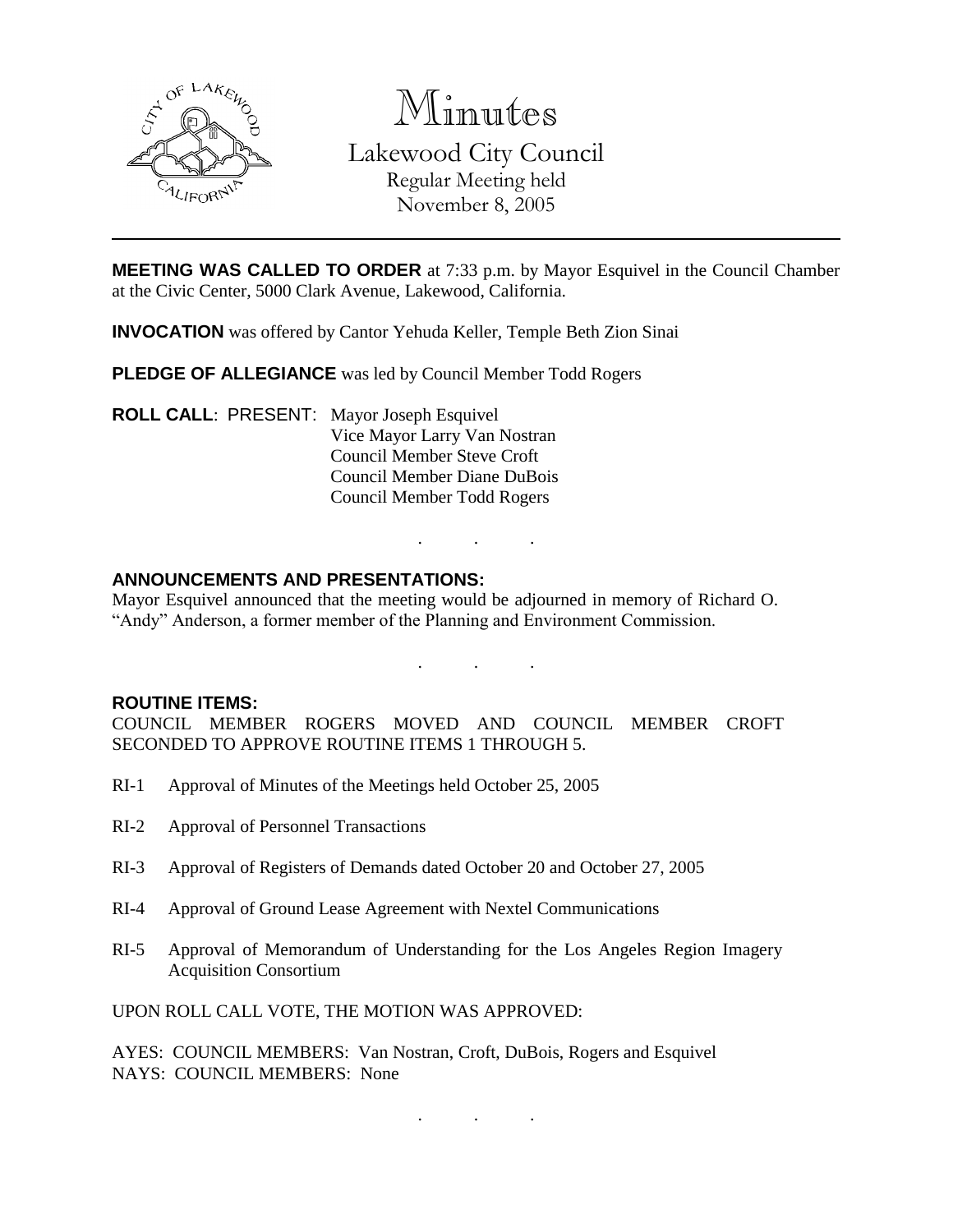# **1.1 • APPLICATION FOR CABLE ANTENNA TELEVISION FRANCHISE TRANSFER**

Assistant to the City Manager Lisa Novotny presented an oral report based on the memo contained in the agenda and stated a request had been received from Comcast Cable to transfer ownership of the Cable Antenna Television Franchise to Time Warner Cable via a new Time Warner entity named C-Native Exchange I, LLC. She advised that Telecommunications Management Corporation (TMC) had been retained to provide technical assistance in evaluating the terms of the transfer.

Michael Friedman, TMC, displayed slides and stated that the request for transfer had ultimately been the result of the bankruptcy of Adelphia Cable and the dispersion of its assets, causing a complicated restructuring in the ownership of local cable systems. He noted that since a new entity had been formed for the transfer of ownership, there were no long term performance records available on which to base performance guarantees.

Mr. Friedman confirmed for Vice Mayor Van Nostran that reimbursement of a portion of the City's expense of the transfer had been negotiated as part of the transfer.

Ms. Novotny concluded by stating it was the recommendation of staff that the City Council hold a public hearing on the proposed transfer and adopt Resolution No. 2005-70 containing the conditions of transfer.

RESOLUTION NO. 2005-70; A RESOLUTION OF THE CITY COUNCIL OF THE CITY OF LAKEWOOD, CALIFORNIA, ESTABLISHING CONDITIONS FOR THE APPROVAL OF A TRANSFER OF THE CABLE TELEVISION FRANCHISE FROM COMCAST OF LAKEWOOD, INC., TO C-NATIVE EXCHANGE I, LLC

City Attorney Steve Skolnik advised that additional financial information had been made available today and that he would recommend that as a further condition of the approval, the City Council approve entry into and authorize the City Manager to execute a letter agreement with Comcast on behalf of the City.

Mayor Esquivel opened the public hearing at 7:46 p.m. and called for anyone in the audience wishing to address the City Council on this matter.

Phyllis Bowles inquired if the transfer would have any impact on residents currently subscribing to satellite television service. Mr. Friedman responded that there would be no impact for those residents.

Mr. Friedman also noted that the change of ownership would not go into effect until sometime after the first of the year.

COUNCIL MEMBER ROGERS MOVED AND COUNCIL MEMBER DUBOIS SECONDED TO CLOSE THE PUBLIC HEARING, ADOPT RESOLUTION NO. 2005-70 AND APPROVE THE LETTER AGREEMENT.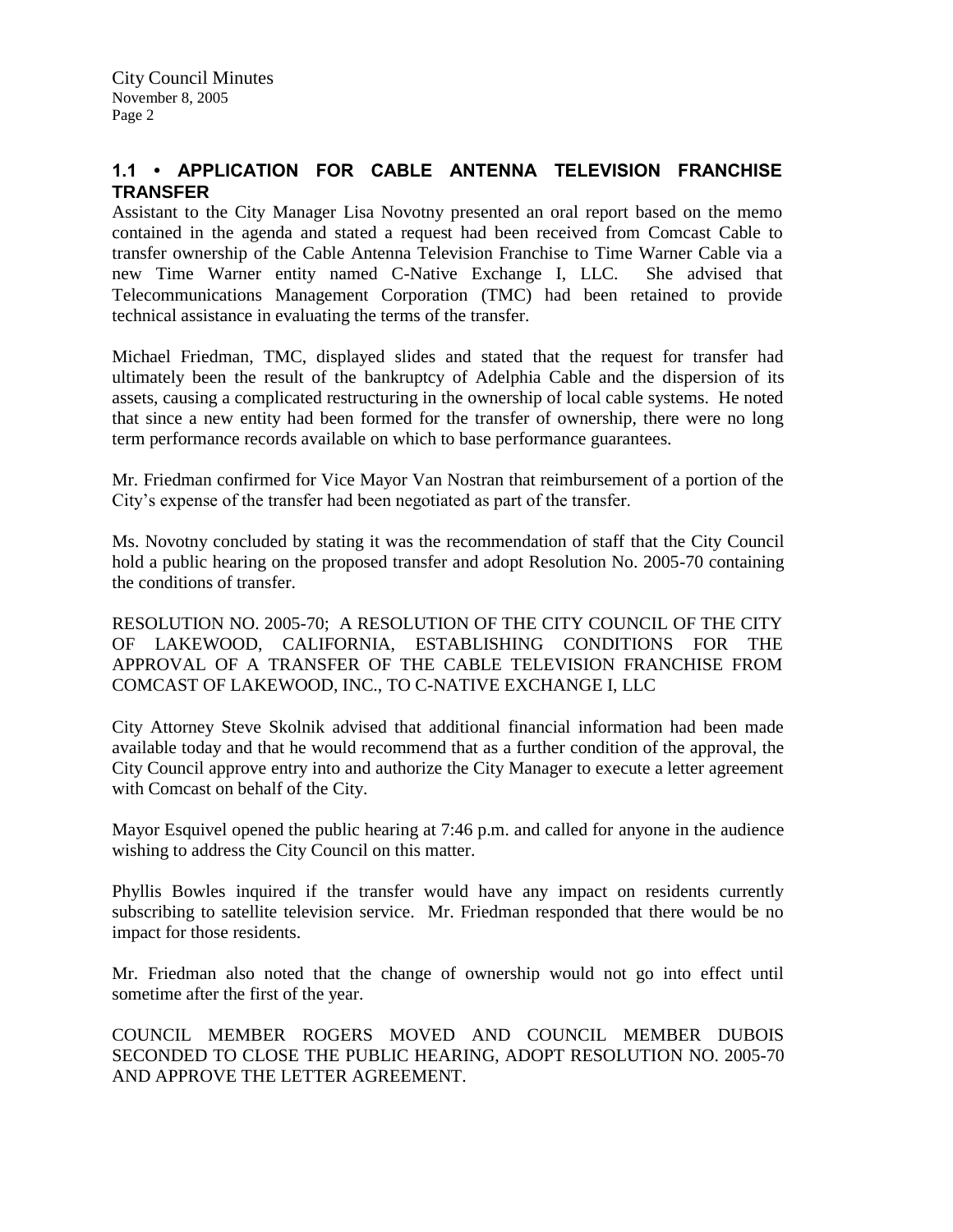City Council Minutes November 8, 2005 Page 3

## **1.1 • CABLE ANTENNA TELEVISION FRANCHISE TRANSFER** - Continued

Council Member Rogers stated that he had concerns regarding the quality offered to consumers especially since there was now a near-monopoly on cable service in California. Mr. Friedman stated that there really was only one provider now for Southern California and that since the City of Lakewood had previously adopted customer service standards there were some options for residents. He noted that the standards could be expanded, but also noted that in such cases, the cable company would pass along any costs of compliance to their subscribers. He concluded by stating that staff would continue to monitor for compliance and that service had actually improved since prior service providers.

Vice Mayor Van Nostran stated that he still had serious concerns with responsiveness to subscriber complaints and service needs. He noted that every time the providers had gotten bigger, the service had not gotten any better.

### UPON ROLL CALL VOTE, THE MOTION WAS APPROVED:

AYES: COUNCIL MEMBERS: Van Nostran, Croft, DuBois, Rogers and Esquivel NAYS: COUNCIL MEMBERS: None

# **3.1 • CHANGE ORDER FOR PUBLIC WORKS CONTRACT NO. 2004-05, WATERMAIN REPLACEMENT 2005**

. . .

Public Works Director Lisa Rapp gave an oral presentation based on the memo contained in the agenda and reported that a contract had been awarded for Public Works Contract No. 2004-05 in June of 2005. The original bid documents had contained the provision for an additive bid schedule for the construction of a 12-inch water main in Tilbury Street between Marber Avenue and the alley west of Woodruff Avenue. The purpose of the new main would be to provide additional fire flow to the proposed new development at the corner of Bellflower Boulevard and Carson Street. She reported that the new line, which would be constructed for a total of \$192,210 would be partially funded by the developer and that the City was in receipt of a deposit in the amount of \$143,710 for their portion of the work. The remainder of the work would include the installation of new hydrants, valves and service connections to existing homes along the line, an upgrade to the City's existing water system. She noted that although the developer had made the required deposit, they had requested that the change order not be issued until they had provided authorization. Staff had advised them that the guarantee on the price of the work was due to expire at the end of the week, and that any increases in the cost for the work would be their responsibility should they delay in issuing authorization. It was the recommendation of staff that the City Council appropriate \$192,210 from the Water Fund to account 710-965-GA-4970-4400, and approve a contract change order with Precision Pipeline, Inc. for the installation of the water main along Tilbury Street.

## VICE MAYOR VAN NOSTRAN MOVED AND COUNCIL MEMBER DUBOIS SECONDED TO APPROVE STAFF'S RECOMMENDATION.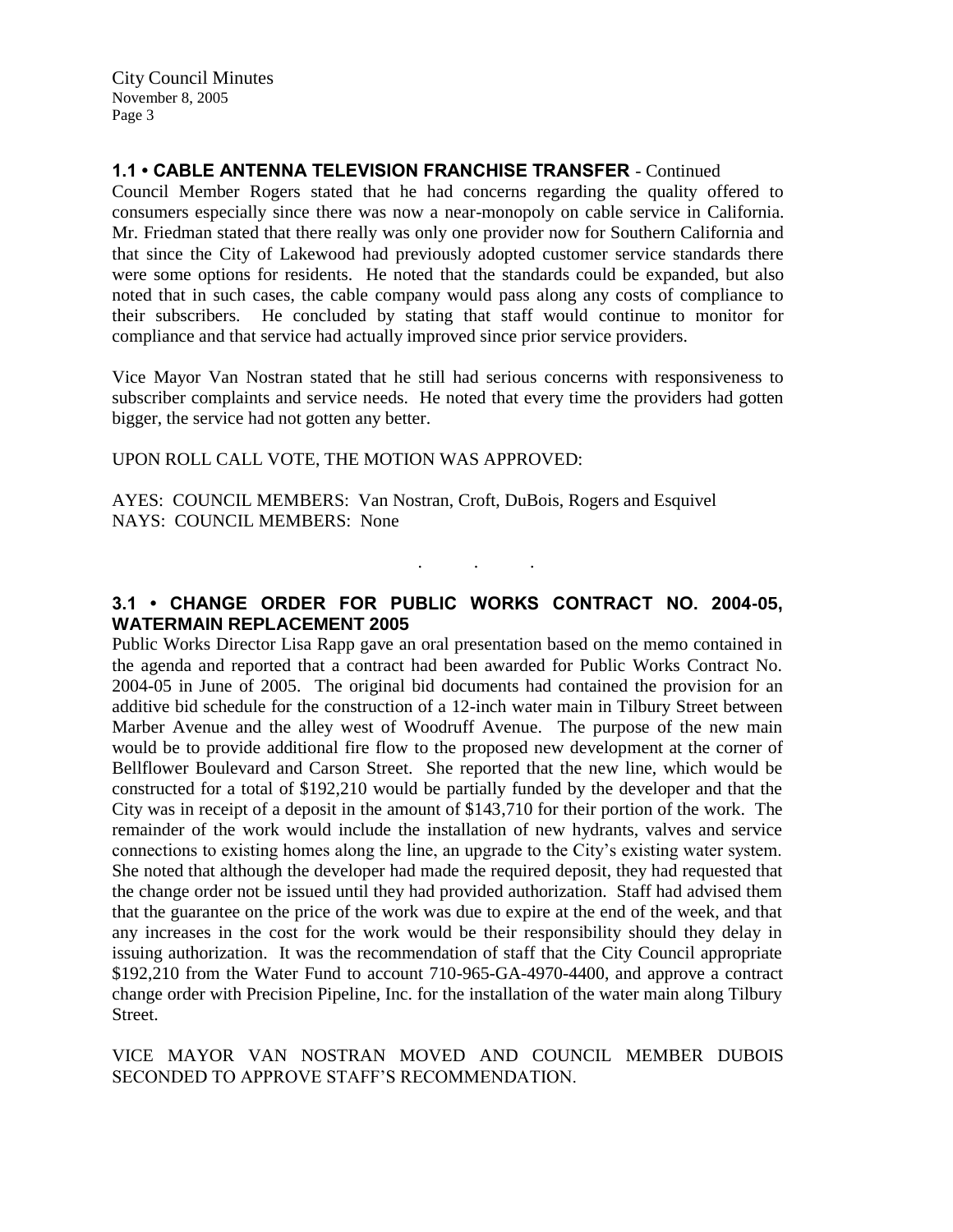**3.1 • CHANGE ORDER, PUBLIC WORKS CONTRACT NO. 2004-05** - Continued UPON ROLL CALL VOTE, THE MOTION WAS APPROVED:

AYES: COUNCIL MEMBERS: Van Nostran, Croft, DuBois, Rogers and Esquivel NAYS: COUNCIL MEMBERS: None

#### . . .

#### **WRITTEN COMMUNICATIONS:**

CORRESPONDENCE FROM GREATER LOS ANGELES COUNTY VECTOR CONTROL DISTRICT REGARDING BOARD OF TRUSTEES APPOINTMENT. Mayor Esquivel stated that his term of service with the Greater Los Angeles County Vector Control District would be ending in January and he requested that the City Council consider extending his appointment for an additional two-year period.

COUNCIL MEMBER CROFT MOVED AND COUNCIL MEMBER DUBOIS SECONDED TO APPROVE THE APPOINTMENT OF MAYOR JOSEPH ESQUIVEL TO AN ADDITIONAL TWO-YEAR TERM AS A MEMBER OF THE BOARD OF TRUSTEES OF THE GREATER LOS ANGELES COUNTY VECTOR CONTROL DISTRICT. UPON ROLL CALL VOTE, THE MOTION WAS APPROVED:

AYES: COUNCIL MEMBERS: Van Nostran, Croft, DuBois, Rogers and Esquivel NAYS: COUNCIL MEMBERS: None

At 7:55 p.m., the Regular Meeting of the City Council was recessed for the Meeting of the Lakewood Redevelopment Agency. At 7:56 p.m., the City Council Meeting was reconvened.

. . .

. . .

#### **ORAL COMMUNICATIONS:**

Phyllis Bowles inquired about action at the last City Council meeting regarding the sale of property in the eastern portion of the City.

Community Development Director Chuck Ebner clarified for Ms. Bowles that the property had initially been purchased with funds that are set-aside for Housing uses only and that any monies received through the resale of the property would be required by State law to be returned to that fund.

Council Member Rogers noted that the property sale and pending new development to be located on it were examples of the investments Lakewood had been making in development of the eastern portion of the City.

. . .